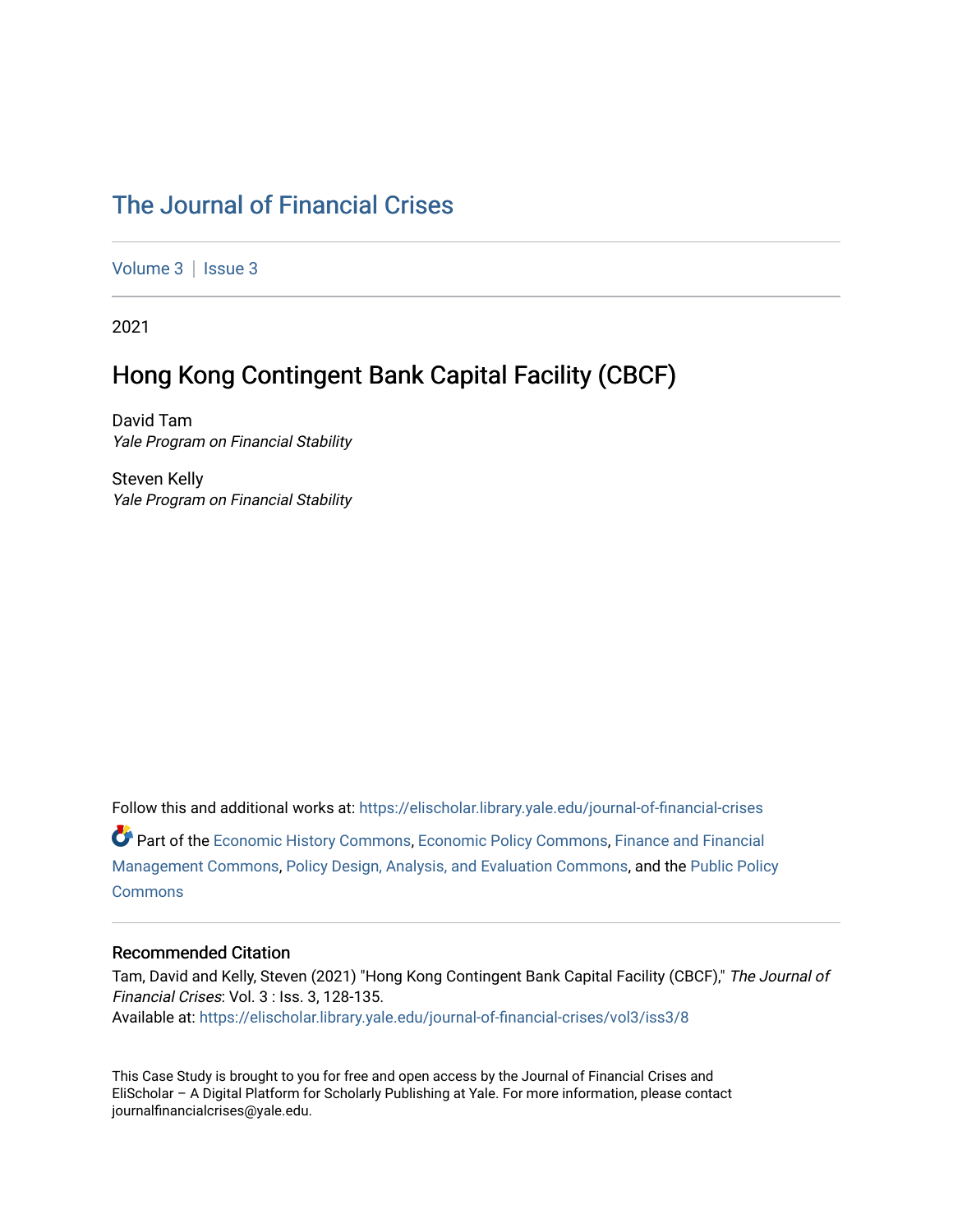# Hong Kong Contingent Bank Capital Facility (CBCF)<sup>1</sup>

*David C. Tam<sup>2</sup> and Steven Kelly3,4*

Yale Program on Financial Stability Case Study August 27, 2019; updated: November 12, 2021

#### **Abstract**

On October 14, 2008, Hong Kong's financial secretary announced the Hong Kong Monetary Authority (HKMA) would use Hong Kong's Exchange Fund to provide standby capital to banks if needed. The Contingent Bank Capital Facility (CBCF) was available until the end of 2010 to shore up depositor and investor confidence in the local banking sector and commenced in parallel with a broader set of announced measures including a consumer bank deposit guarantee. Twenty-three locally incorporated "Authorized Institutions" were eligible to access CBCF capital upon request. The provisioning of CBCF capital would be accompanied by enhanced oversight from the HKMA. The Hong Kong government did not formalize the structure or terms of CBCF capital, nor did it expressly define any limits for individual banks or in aggregate. The CBCF never injected any capital and expired as initially scheduled, at the end of 2010.

**Keywords:** broad-based, capital injections, broad-based capital injections, Contingent Bank Capital Facility, Exchange Fund, Hong Kong, Hong Kong Monetary Authority

<sup>1</sup> This case study is part of the Yale Program on Financial Stability (YPFS) selection of New Bagehot Project modules considering broad-based capital injection programs. Cases are available from the *Journal of Financial Crises* at https://elischolar.library.yale.edu/journal-of-financial-crises/.

<sup>2</sup> Research Associate, YPFS, Yale School of Management.

<sup>3</sup> Research Associate, YPFS, Yale School of Management.

<sup>4</sup> The authors thank the Hong Kong Monetary Authority for providing helpful comments on this case study.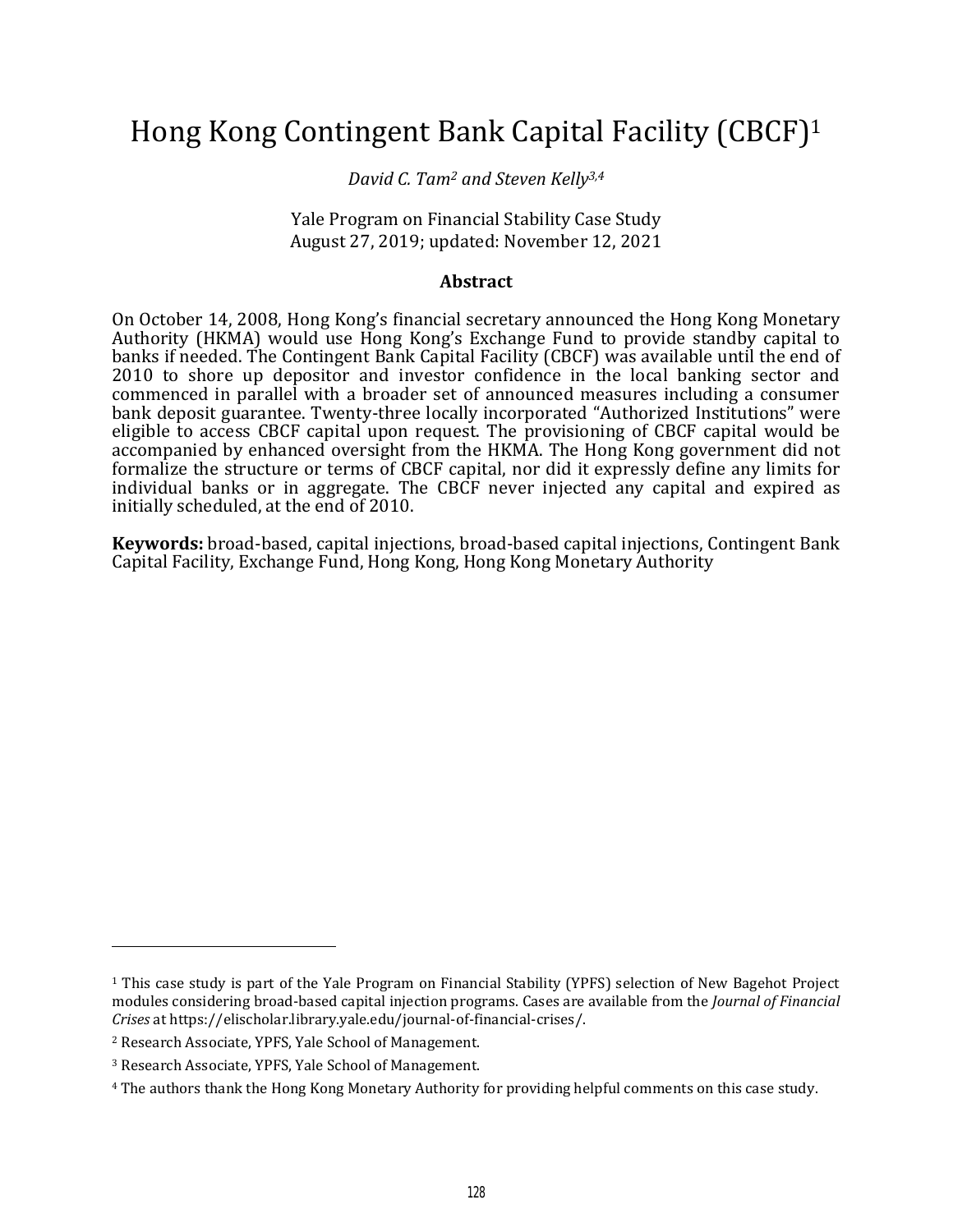# **Hong Kong Contingent Bank Capital Facility (CBCF)**

## **At a Glance**

Around the peak of the Global Financial Crisis (GFC) in October 2008, Hong Kong's domestic banking sector remained in relatively strong shape. Hong Kong's local banks collectively had a regulatory capital ratio of 14%, which was well over the 8% of risk-weighted assets that the Basel II international standards prescribed (HKMA 2008a, 2). However, in keeping with its international counterparts and responding to growing domestic financial disturbance, the Hong Kong Monetary Authority (HKMA) implemented a capital injection facility. In addition to a temporary expansion of deposit insurance and several previously announced liquidity provisions, the financial secretary announced on October 14, 2008 that the HKMA would use the Exchange Fund (the Fund) to provide standby capital to banks. Under a program known as the Contingent Bank Capital Facility (CBCF), locally incorporated "Authorized Institutions" could request capital on an as-needed basis. The HKMA did not formalize the structure or terms of CBCF capital injections, nor did it make explicit any maximum investment figure either on a per-bank basis or in aggregate. As the HKMA predicted, the CBCF was never accessed. The program was allowed to expire as planned at the end of 2010.

#### **Summary Evaluation**

Because no CBCF capital was ever deployed, there are no specific instances of execution from which to draw an evaluation.

| <b>Summary of Key Terms</b>                                                                                                                                                                                                                                     |                                                                                                                                                                   |  |
|-----------------------------------------------------------------------------------------------------------------------------------------------------------------------------------------------------------------------------------------------------------------|-------------------------------------------------------------------------------------------------------------------------------------------------------------------|--|
| Purpose: To support stability and confidence in the<br>Hong Kong banking system by "making available<br>additional capital to locally incorporated licensed<br>banks, on request and subject to supervisory<br>scrutiny should this become necessary" (FS 2008) |                                                                                                                                                                   |  |
| <b>Launch Dates</b>                                                                                                                                                                                                                                             | Announcement: October 14,<br>2008                                                                                                                                 |  |
|                                                                                                                                                                                                                                                                 | Operational: October 14,<br>2008                                                                                                                                  |  |
| <b>Wind-Down Dates</b>                                                                                                                                                                                                                                          | December 31, 2010 (HKMA<br>2010)                                                                                                                                  |  |
| Program Size                                                                                                                                                                                                                                                    | Not specified. The limit was<br>the total size of the Exchange<br>Fund, inclusive of its<br>borrowing limit                                                       |  |
| Usage                                                                                                                                                                                                                                                           | None (HKMA 2010)                                                                                                                                                  |  |
| Outcomes                                                                                                                                                                                                                                                        | No uptake                                                                                                                                                         |  |
| Ownership Structure                                                                                                                                                                                                                                             | Government-owned                                                                                                                                                  |  |
| <b>Notable Features</b>                                                                                                                                                                                                                                         | The design of the capital<br>injections was not broadly<br>established; instead,<br>investment terms were to be<br>set on a bank-by-bank basis<br>(HKMA 2008a, 3) |  |

However, the HKMA consistently described the CBCF as preemptory and intended to ward off the risk of the Hong Kong banking system becoming undercapitalized, even if the odds of such risk were remote (HKMA 2008a, 3; Wong and Tang 2008). In this respect, the lack of usage is consistent with success. In December 2008, the International Monetary Fund executive board stated it considered the CBCF to be "timely and warranted" (IMF 2008). However, the effects that CBCF may have had cannot be clearly separated from those of the other contemporaneous local and global responses.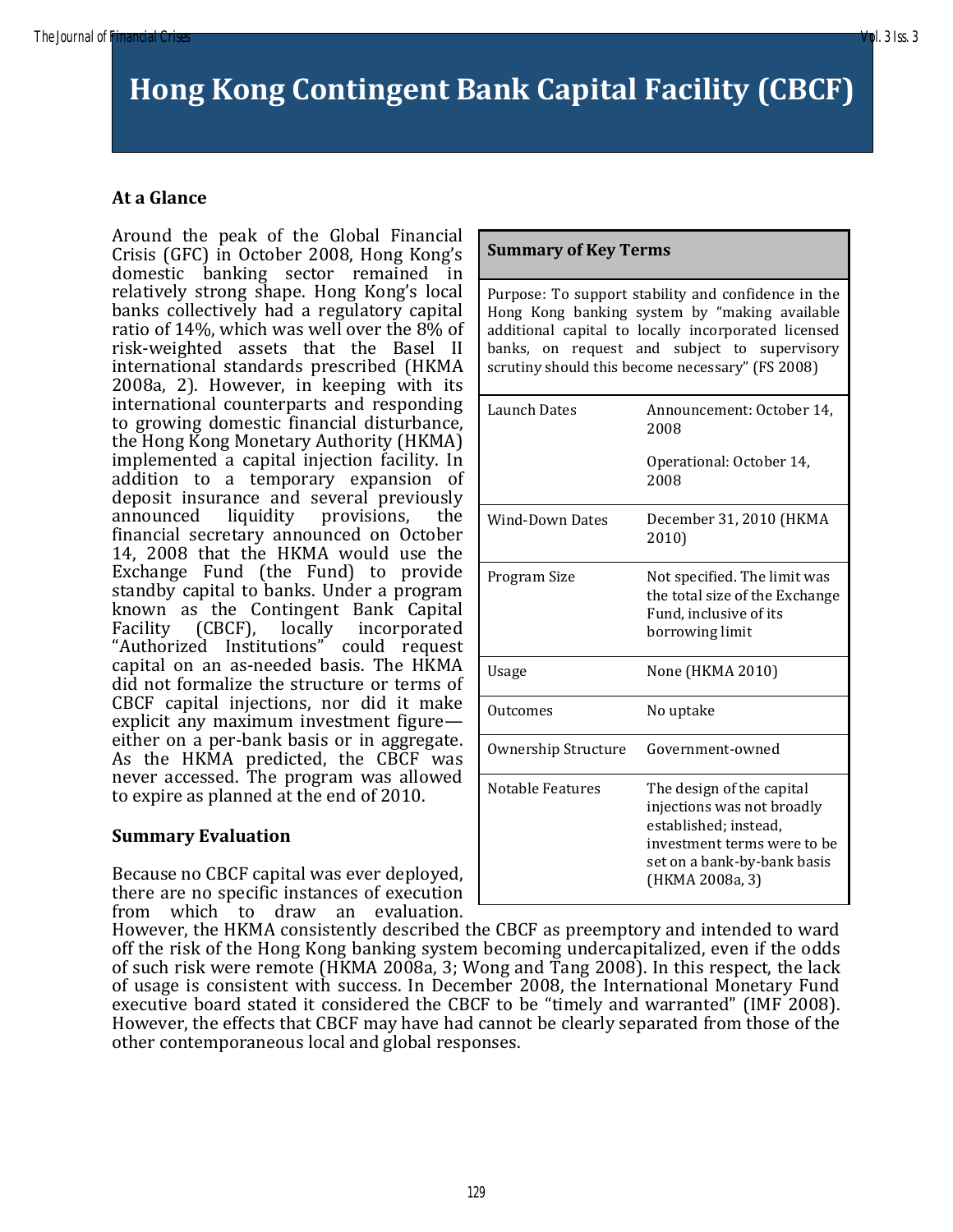| Hong Kong Context: 2007-2008                                                                                                                               |                                                                                                              |  |
|------------------------------------------------------------------------------------------------------------------------------------------------------------|--------------------------------------------------------------------------------------------------------------|--|
| <b>GDP</b><br>(SAAR, nominal GDP in LCU converted to<br>USD)                                                                                               | \$211.6 billion in 2007<br>\$219.1 billion in 2008                                                           |  |
| GDP per capita<br>(SAAR, nominal GDP in LCU converted to<br>USD)                                                                                           | \$30,594 in 2007<br>\$31,516 in 2008                                                                         |  |
| Sovereign credit rating (five-year senior<br>debt)                                                                                                         | As of Q4 2007:<br>Moody's: Aa2<br><b>S&amp;P: AA</b><br>Fitch: AA+                                           |  |
|                                                                                                                                                            | As of Q4 2008:<br>Moody's: Aa2<br>$S\&P:AA+$<br>Fitch: AA+                                                   |  |
| Size of banking system                                                                                                                                     | \$305.3 billion in total assets in 2007<br>\$330.3 billion in total assets in 2008                           |  |
| Size of banking system as a percentage of<br><b>GDP</b>                                                                                                    | 144.3% in 2007<br>150.6% in 2008                                                                             |  |
| Size of banking system as a percentage of<br>financial system                                                                                              | Data not available for Hong Kong                                                                             |  |
| Five-bank concentration of banking system                                                                                                                  | 77.7% of total banking assets in 2007<br>79.5% of total banking assets in 2008                               |  |
| Foreign involvement in banking system                                                                                                                      | 91% of total banking assets in 2007<br>91% of total banking assets in 2008                                   |  |
| Government ownership of banking system                                                                                                                     | 0% of banks owned by the state in<br>2007<br>0% of banks owned by the state in<br>2008                       |  |
| <b>Existence of deposit insurance</b>                                                                                                                      | 100% insurance on deposits up to<br>\$64,500 in 2007<br>100% insurance on deposits up to<br>\$64,500 in 2008 |  |
| Source: Bloomberg, World Bank Deposit Insurance Dataset, World Bank Global Financial<br>Development Database, World Bank Regulation and Supervision Survey |                                                                                                              |  |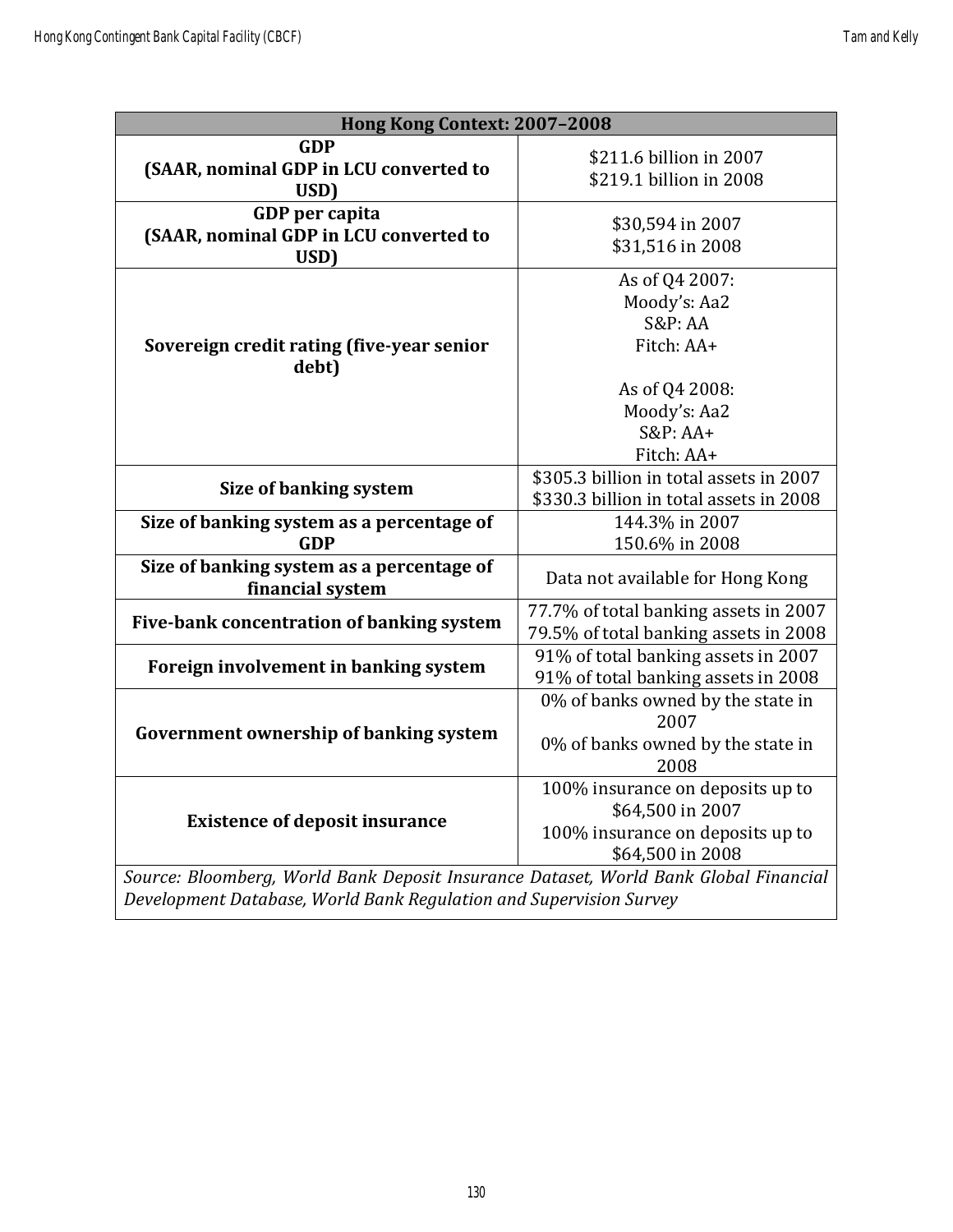# **Key Design Decisions**

#### **1. Part of a Package: Hong Kong's financial secretary announced the Contingent Bank Capital Facility alongside a broad deposit guarantee scheme.**

The Contingent Bank Capital Facility shared a press release with the new expansion of deposit guarantees (FS 2008), and its establishment also followed several weeks of newly implemented HKMA liquidity measures (HKMA 2009b). The purpose of the CBCF was to provide standby capital to banks during the Global Financial Crisis. Moreover, the CBCF came in the middle of a spate of capital injection programs across other developed markets (COP 2009, 12).

#### **2. Legal Authority: The legal authority for the financial secretary to establish the CBCF stemmed from the Exchange Fund Ordinance.**

The Exchange Fund Ordinance, originally of 1935, established an Exchange Fund to be under the discretion of the financial secretary in consultation with an Exchange Fund Advisory Committee. During the Global Financial Crisis, the ordinance's outlined authorities provided the secretary the power to use the Fund's resources to affect the exchange value of the Hong Kong currency and, secondarily, to engage in stabilizing transactions that aim to maintain "Hong Kong as an international financial centre" (HKMA 2008a; LegCo n.d.). In addition to the established funds, the Exchange Fund Ordinance also granted the secretary the legal authority to borrow for the Fund up to HKD 50 billion (approximately USD 6.5 billion) via sovereign debt issuance, without securing any additional authorization (LegCo n.d.).

#### **3. Communication: The HKMA created the CBCF to provide standby capital to banks upon their request, but Chief Executive of the HKMA Joseph Yam described it as a precautionary measure and did not expect to use it.**

Chief Executive of the HKMA Joseph Yam generally referred to the CBCF as a precautionary measure, enacted in response to adverse foreign developments (FS 2008; Yam 2008b, 12). Contemporary media coverage, however, noted that Hong Kong's Bank of East Asia had started to experience a run in the weeks preceding the announcement of the CBCF (Wan 2008).

Yam consistently reiterated that the HKMA did not expect banks to use the CBCF, due to the perceived strength of the Hong Kong banking sector (FS 2008; HKMA 2008a, 4; Panel 2008,  $[11]$ .

#### **4. Governance/Administration: The HKMA operated the CBCF, and the Exchange Fund would have held any CBCF investments, under the discretion of the financial secretary.**

Given the limited outlines of the program itself as well as its lack of uptake, there does not seem to have been any material discussion of governance.

Had any banks utilized the CBCF, requesting banks would have been subject to additional monitoring by the HKMA. Borrowing institutions would have been subject to enhanced supervisory scrutiny with respect to material deviations in risk, balance sheet structure, or business strategy. The HKMA would have required borrowing institutions to notify it before beginning or materially expanding a line of business (HKMA 2008b).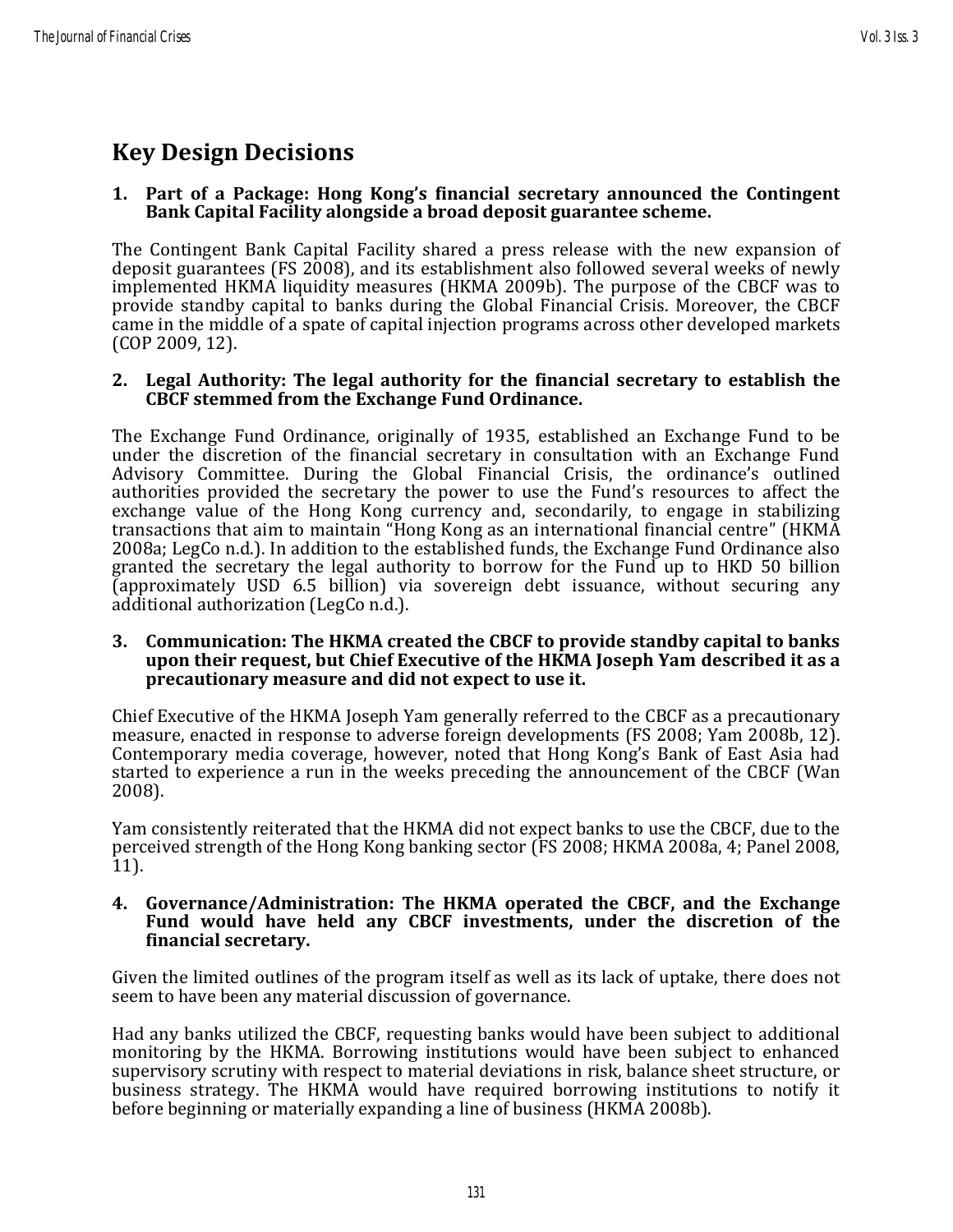#### **5. Size, Timing, and Source of Injections: The CBCF was available until the end of 2010 and was backed by the resources of the Exchange Fund.**

The Exchange Fund was the source of funds for the CBCF. While policymakers did not offer an explicit monetary figure, the Fund contained approximately HKD 1.4 trillion (approximately USD 180 billion) in October 2008 (Wong and Tang 2008; HKMA 2008c). As noted in Key Design Decision No. 2 above, the financial secretary could also supplement the Fund's resources with up to HKD 50 billion (about USD 6.5 billion) of sovereign borrowing. However, the financial secretary also committed the Fund's resources to the expanded deposit guarantee scheme announced alongside the CBCF (FS 2008).

#### **6. Eligible Institutions: Only locally incorporated licensed banks were eligible to participate in the CBCF.**

This list included 23 Hong Kong banks (HKMA 2009a, 197). Licensed banks were the only type of bank allowed to accept consumer deposits less than HKD 100,000 (approximately USD 13,000) (HKMA n.d.). Notably, the deposit guarantee scheme announced alongside the CBCF expanded deposit insurance to banks outside this "licensed" classification (FS 2008; HKDPB n.d.).

#### **7. Individual Participation Limits: There does not appear to have been any stated limit on individual institutions' participation, given the lack of broadly applied terms.**

The only apparent limit on the amount of funding available to an institution seemed to be the available amount in the Exchange Fund.

#### **8. Capital Characteristics: There seems to have been no specifics with regard to the terms of the capital investments under the CBCF.**

HKMA would have designed the structure of CBCF investments with consideration for each requesting bank's individual circumstances (HKMA 2008a, 3). Without a stated structure design or any ultimate usage of the program, it is not clear what kind of structure the HKMA injections would have assumed.

#### **9. Other Conditions: The HKMA signaled that CBCF capital would come with conditions.**

It appears any injections would have come with conditions that encouraged banks to replace the Exchange Fund's investment with private capital (HKMA 2008b). HKMA Chief Executive Yam noted that banks would prefer private capital to the CBCF due to the enhanced restrictions and supervisory measures that would be attached to that latter (Yam 2008a).

### **10. Exit Strategy: The CBCF closed on December 31, 2010, as originally announced.**

Had the financial secretary made investments under the CBCF, it is not clear how long the Exchange Fund would have held onto any shares.

#### **11. Regulatory Changes: The creation of the CBCF did not include any regulatory changes.**

HKMA Chief Executive Yam stated that, alongside the CBCF, the HKMA would adopt a "flexible approach to adjusting the 'premium' over the statutory capital adequacy ratio" for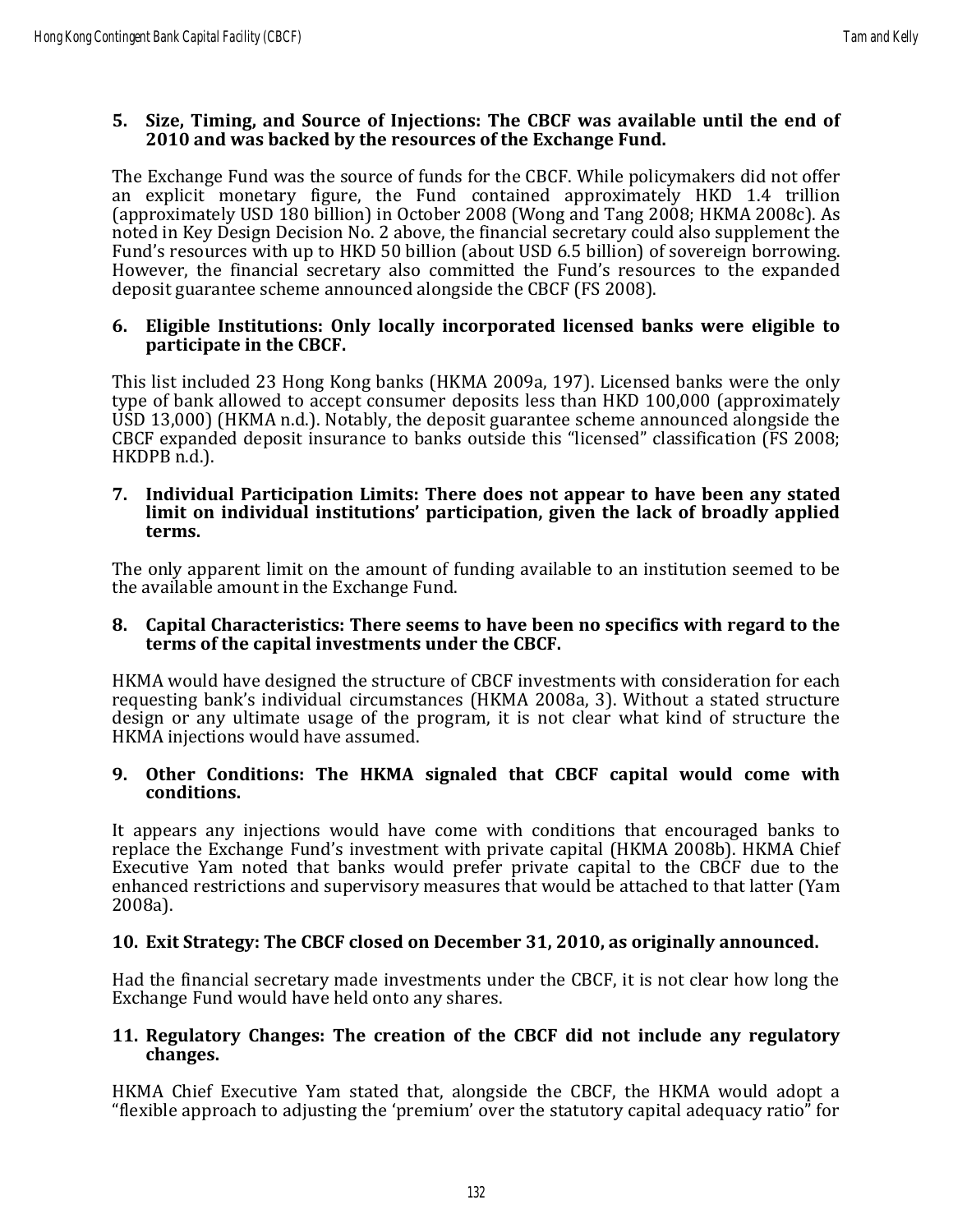individual banks, but it is not clear how this flexibility would have interacted with capital injections pursuant to the CBCF (Yam 2009, 8).

## **References and Key Program Documents**

### **Summary of Program**

(HKDPB n.d.) Hong Kong Deposit Protection Board (HKDPB). n.d. "Full Deposit Protection (until the End of 2010)." Hong Kong Deposit Protection Board. Accessed January 26, 2021. *Page outlining the scope of the temporary increase in deposit insurance*. https://ypfs.som.yale.edu/library/full-deposit-protection-until-end-2010.

(HKMA 2008a) Hong Kong Monetary Authority (HKMA). October 17, 2008. "Two Measures to Safeguard Banking Stability." Panel on Financial Affairs, Legislative Council Paper No. CB(1)53/08-09(02).

*Paper providing information on the use of the Exchange Fund to establish the CBCF*. https://ypfs.som.yale.edu/library/two-measures-safeguard-banking-stability.

(Yam 2008a) Yam, Joseph. October 23, 2008. "Contingent Bank Capital Facility." Hong Kong Monetary Authority, *inSight*. *Blog post from HKMA Chief Executive Joseph Yam discussing the CBCF*.

https://ypfs.som.yale.edu/library/contingent-bank-capital-facility.

#### **Implementation Documents**

(HKMA n.d.) Hong Kong Monetary Authority (HKMA). n.d. "The Three-Tier Banking System." Hong Kong Monetary Authority.

*Page describing the breakdown of licensed and other banks in Hong Kong.* https://ypfs.som.yale.edu/library/three-tier-banking-system.

Legal/Regulatory Guidance

(HKMA 2008b) Hong Kong Monetary Authority (HKMA). October 24, 2008. "Banking Ordinance." Hong Kong Monetary Authority, Gazette No. 43/2008. *Guideline describing the HKMA's execution of the deposit guarantee and CBCF.* https://ypfs.som.yale.edu/library/banking-ordinance.

(LegCo n.d.) Legislative Council (LegCo). n.d. "Cap. 66 Exchange Fund Ordinance." *Statute describing the Exchange Fund and its authorities*. https://ypfs.som.yale.edu/library/cap-66-exchange-fund-ordinance.

#### **Media Stories**

(Wan 2008) Wan, Hanny. October 14, 2008. "Hong Kong's Stocks Rise in Biggest Two-Day Rally in Decade." Bloomberg.

*Article discussing market events surrounding CBCF response*. https://ypfs.som.yale.edu/library/document/hong-kongs-stocks-rise-biggest-two-dayrally-decade.

(Wong and Tang 2008) Wong, Chia-Peck, and Theresa Tang. October 14, 2008. "Hong Kong Guarantees Deposits, Sets Up Fund for Banks (Update3)." Bloomberg.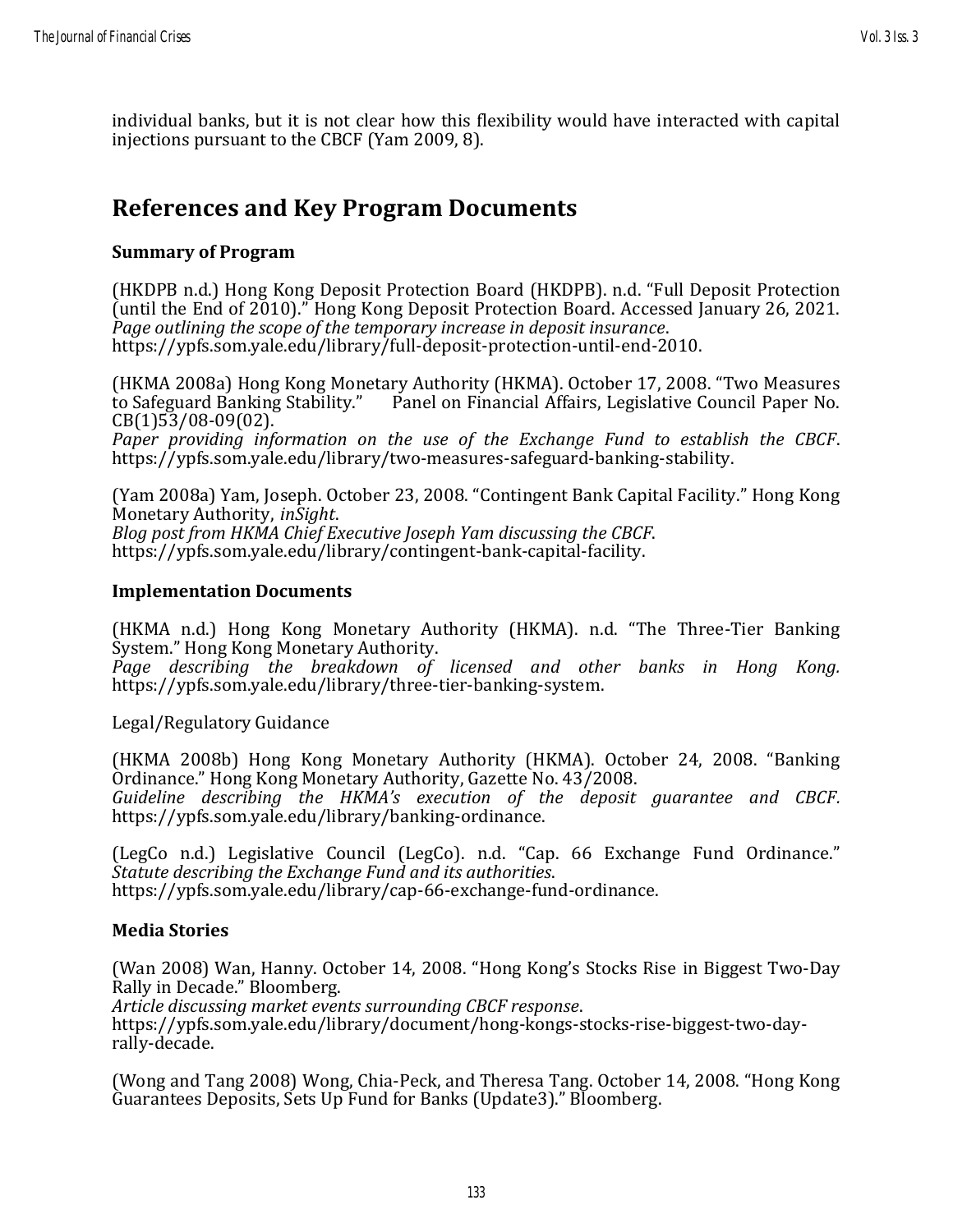*Article reporting the creation of the CBCF*.

https://ypfs.som.yale.edu/library/document/hong-kong-guarantees-deposits-sets-fundbanks-update3.

#### **Press Releases/Announcements**

(FS 2008) John C. Tsang (FS). October 14, 2008. "Financial Secretary Announces New Measures to Support Confidence in the Hong Kong Banking System." Hong Kong Government.

Prelease including introduction of CBCF. https://ypfs.som.yale.edu/node/17377.

(HKMA 2008c) Hong Kong Monetary Authority (HKMA). October 31, 2008. "Exchange Fund Abridged Balance Sheet and Currency Board Account." Hong Kong Monetary Authority. *Press release announcing the balance of the Exchange Fund*.

https://ypfs.som.yale.edu/library/exchange-fund-abridged-balance-sheet-and-currencyboard-account.

(HKMA 2010) Hong Kong Monetary Authority (HKMA). December 30, 2010. "Expiry of the Full Deposit Guarantee and the Contingent Bank Capital Facility." Hong Kong Monetary Authority.

*Press release announcing the expiration of the CBCF*.

https://ypfs.som.yale.edu/library/expiry-full-deposit-guarantee-and-contingent-bankcapital-facility.

#### **Reports/Assessments**

(COP 2009) Congressional Oversight Panel (COP). December 9, 2009. "Taking Stock: What Has the Troubled Asset Relief Program Achieved?" December Oversight Report. *Report mentioning global capital injection efforts*.

https://ypfs.som.yale.edu/library/taking-stock-what-has-troubled-asset-relief-programachieved.

(HKMA 2009a) Hong Kong Monetary Authority (HKMA). 2009. "Hong Kong Monetary Authority Annual Report 2008."

*Annual report reviewing HKMA activities.*

https://ypfs.som.yale.edu/library/hong-kong-monetary-authority-annual-report-2008.

(HKMA 2009b) Hong Kong Monetary Authority (HKMA). March 2009. "Operation of Monetary Policy." Quarterly Bulletin.

*Article discussing the operations of the HKMA in the fourth quarter of 2008*. https://ypfs.som.yale.edu/library/operation-monetary-policy.

(IMF 2008) International Monetary Fund (IMF). December 8, 2008. "IMF Executive Board Concludes 2008 Article IV Consultation Discussions with People's Republic of China — Hong Kong Special Administrative Region." Public Information Notice No. 08/145. *IMF press release discussing consultation with Hong Kong concluded on December 1, 2008*. https://ypfs.som.yale.edu/library/imf-executive-board-concludes-2008-article-ivconsultation-discussions-peoples-republic.

(Panel 2008) Panel on Financial Affairs (Panel). October 17, 2008. "Minutes of Special Meeting." Legislative Council.